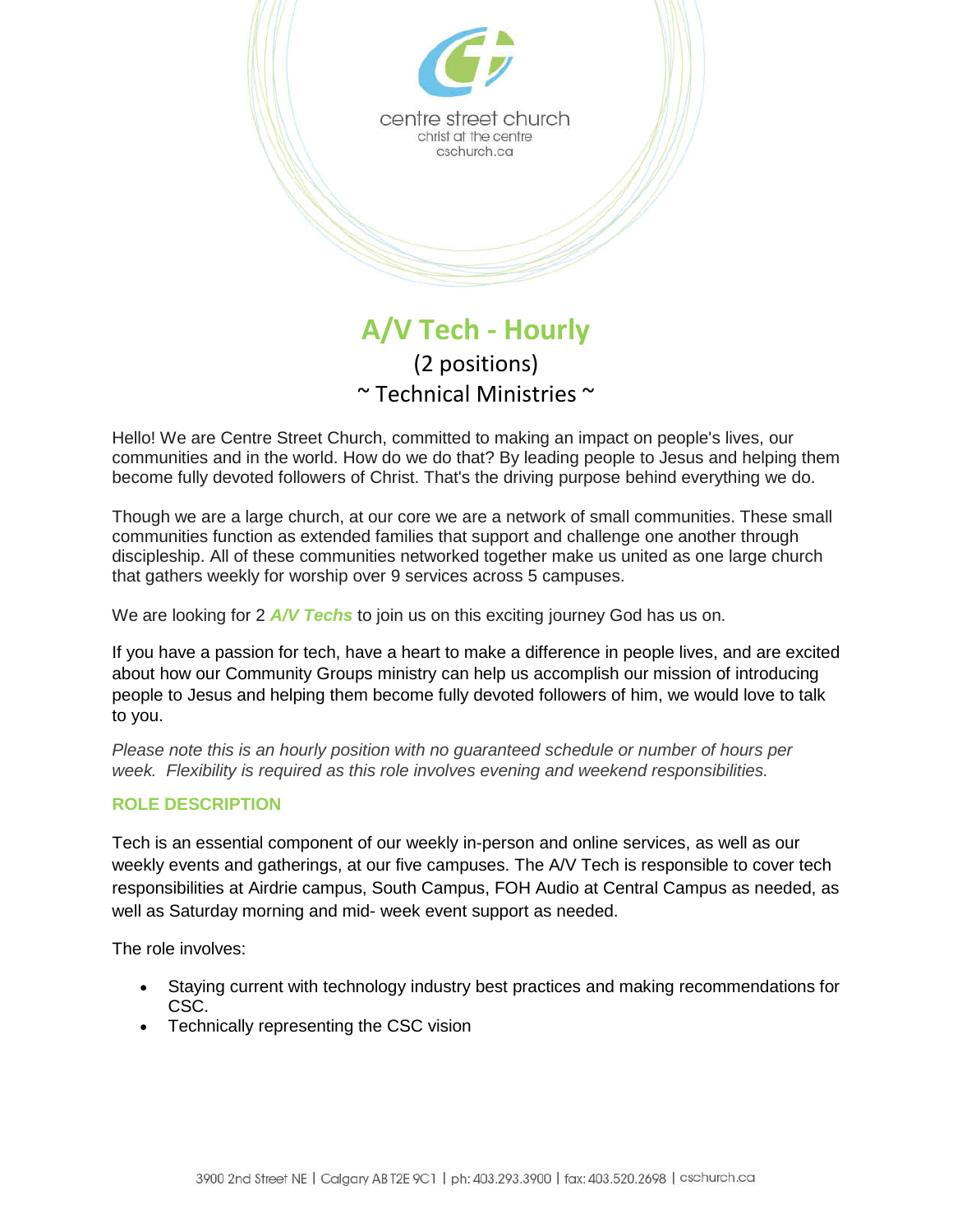

- Training and empowering volunteers to execute weekend services, overseeing the volunteer that is operating the equipment when covering for a campus.
- Collaboration with ministries, volunteers, and key stakeholders under high pressure situations when covering Saturday morning or mid-week events
- Must be able to make quick decisions under high pressure situations
- Programming, Service Prep, Design on planning center and ProPresenter when covering for a campus
- Admin tasks like scheduling and asset tracking and equipment proposals as assigned
- Performs other related duties as assigned

One position will be a Facility Use Tech whose responsibilities will include:

- Maintaining a working knowledge of CSC facilities equipment for maintenance and training purposes
- Working with ministries to understand their specific needs and provide customized training for their volunteers so they can operate their events/gatherings successfully without continual tech support
- Technically operation of events and gatherings from set up, to execution and teardown when assigned.
- Technically operation for funerals

The second position will include providing tech coverage at Airdrie and South Campuses tech and Central Campus FOH. This involves working with the Worship Pastors and Campus Pastors to help accomplish their vision for weekend worship services through the volunteers on the ground.

## **QUALIFICATIONS**

- Exhibits professionalism, conscientious work ethic, teaching ability, and accountability.
- Able to exercise discernment and wise judgement.
- Able to make decisions on their own that would enhance the weekend services and not take away from it.
- Able to take the vision for a service or event and create a tech plans that enhances the experience.
- Strong interpersonal skills for working alongside leaders, volunteers and different ministry teams.